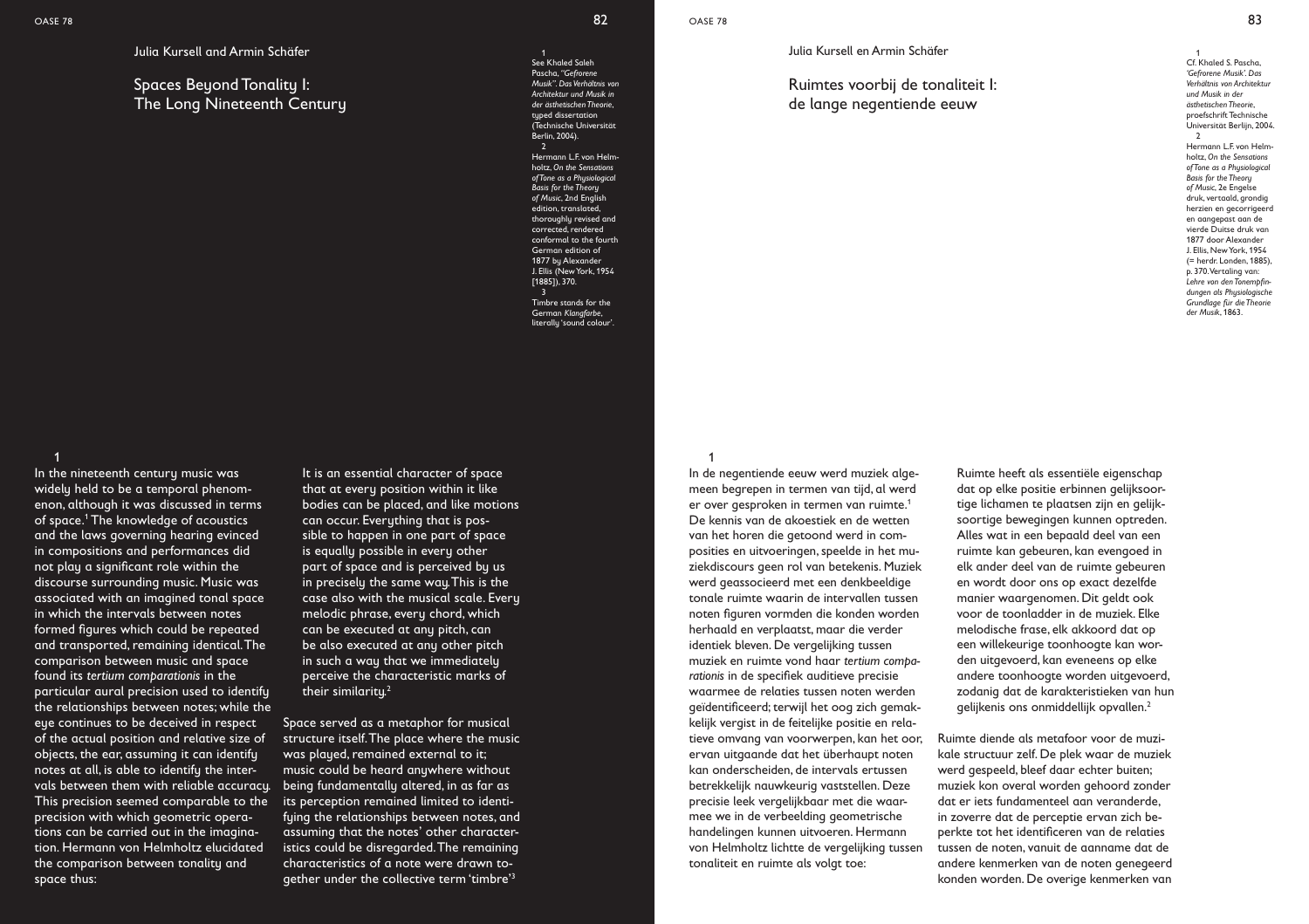and, like colour in a drawing, were not seen as essential qualities of a piece of music. This view was justified in idealistic aesthetics, Immanuel Kant wrote:

In painting, sculpture, and in fact in all the formative arts, in architecture and horticulture, so far as fine arts, the *design* is what is essential. Here it is not what gratifies in sensation but merely what pleases by its form, that is the fundamental prerequisite for taste. The colours which give brilliancy While pitch was a parameter which to the sketch are part of the charm. They may no doubt, in their own way, enliven the object for sensation, but make it really worth looking at and beautiful they cannot. Indeed, more often than not the requirements of the between tonal qualities be rethought; beautiful form restrict them to a very narrow compass, and, even where charm is admitted, it is only this form that gives them a place of honour.<sup>4</sup>

Because the relationships between the notes' pitch were essential to the music rather than its timbre, it was possible, for instance in a piano score of a composition, or when adapting it for another ensemble, to substitute the original score's timbres with others, without altering the relationships between the notes' pitch. The idealistic musical aesthetic bound listening to an abstraction of the sensory; timbre, along with the sounds' spatial dimensions, was an insignificant accessory to the note. While it was mostly possible to determine which instrument had produced the sound heard, its spatial positioning was seen as secondary; an instrument could be recognised by its sound after all, irrespective of its position. The quality of the sound seemed to be independent of the location it originated from. The quality of the sound was seen as determining how music appealed to the senses, but was not crucial; as long as music was coded symbolically through notation, the same piece could be performed on different instruments in varying places.

## 2

In his *Theory of Harmony* (1911) Arnold Schoenberg formulated a new notion of musical space:

In a musical sound (*Klang*) three characteristics are recognized: its pitch, colour [timbre], and volume. Up to now it has been measured in only one of the three dimensions in which it operates, in the one we call 'pitch'. Attempts at measurement in the other dimensions have scarcely been undertaken to date; organization of their results into a system has not yet been attempted at all.<sup>5</sup>

could be calculated, timbre was still in a 'less cultivated' state, used as a generic term for various remnant qualities which escaped formalisation. Schoenberg suggested the systematic interrelationship timbre could no longer be detached from pitch. Timbre itself was in fact 'the main topic' of musical space, whereas the pitch of a sound was 'nothing else but tone colour measured in one direction'.6 With his definition Schoenberg abandoned the notion that a note's timbre was a quality external to it which could be exchanged. In so doing he was drawing an inference from his own compositions, which had evolved a new conception of musical space.

Schoenberg's 1907/1908 String Quartet, Op. 10, leads tonality over into atonality, undermining tonality's structuring principle and distorting the notes into sounds in which the traditional relationship between pitch and timbre is inverted. In the third and fourth movements Schoenberg adds a soprano to the strings, singing the poems 'Litanei' (Litany) and 'Entrückung' (Transport) by Stefan George.<sup>7</sup> As a result of this the timbre of the string quartet instruments and that of the human voice form a new relationship.

The singing voice can adapt itself to the structure of the symbolic tonal space, but also shares the structure of language. In nineteenth-century physiology the distinction between speaking and singing was made according to two articulatory functions. The vocal cords controlled the production of notes, and with their help the singing voice was able to adapt itself

 4 Immanuel Kant, *Critique of Judgement*, translated by James Creed Meredith (Oxford, 1952), 67.

 5 Arnold Schoenberg, *Theory of Harmony*, translated by Roy E. Carter (London, 1983), 421.

 6 Ibid.

 7 See Armin Schäfer, *Die Intensität der Form. Stefan Georges Lyrik* (Cologne/ Weimar/Vienna, 2005). The English titles given in brackets were used in: Stefan George, *Poems* (New York, 1943). We do not follow these translations of the texts, as they do not convey the order of words that underlies Schoenberg's music.

een noot werden gebundeld onder de overkoepelende term 'timbre'3 en werden, net als bij kleur in een tekening, niet beschouwd als essentiële eigenschappen van een muziekstuk. Deze opvatting werd gerechtvaardigd in een idealistische esthetiek. Immanuel Kant schreef:

In de schilderkunst, de beeldhouwkunst, in feite in alle beeldende kunsten, in architectuur, de tuinarchitectuur, voor zover ze schone kunsten zijn, is de *tekening* het wezenlijke. In de tekening vindt men de basis voor alle opbouw voor de smaak, niet in wat voor de gewaarwording bevalt, maar alleen in wat door de vorm bevalt. De kleuren die de tekening verluchten, behoren tot de prikkeling. Ze kunnen het object als zodanig weliswaar voor gewaarwording levendig maken, maar daarom nog niet schoon en het aanzien waard maken. Veeleer worden de kleuren door datgene wat de schone vorm vereist, merendeels zeer ingeperkt, en zelfs daar, waar de prikkeling toegelaten wordt, alleen door de schone vorm veredeld.4

Aangezien de relaties tussen de hoogtes van de noten wezenlijker waren voor de muziek zelf dan voor het timbre ervan, konden bijvoorbeeld in een pianopartituur of bij bewerking van de partituur voor een andere bezetting de timbres van de oorspronkelijke partituur worden vervangen door andere, zonder dat er iets veranderde aan de relaties tussen de hoogtes van de noten. De idealistische muziekesthetiek koppelde het luisteren aan een abstractie van het zintuiglijke; timbre was, net als de ruimtelijke dimensies van klanken, een onbeduidende bijkomende eigenschap van de noot. Meestal viel wel vast te stellen welk instrument de gehoorde klank had voortgebracht, maar de plaatsing van dat instrument in de ruimte werd van ondergeschikt belang geacht; een instrument was immers aan zijn klank te herkennen, ongeacht waar het zich bevond. De kwaliteit van de klank leek onafhankelijk te zijn van de locatie waar hij vandaan kwam. Volgens de heersende opvatting bepaalde de kwaliteit van de klank hoe de muziek de zintuigen aansprak, maar was ze niet van cruciaal

belang; als de muziek door middel van notatie maar symbolisch was gecodeerd, kon hetzelfde stuk op verschillende instrumenten op uiteenlopende plaatsen worden uitgevoerd.

#### $\mathcal{L}$

In zijn *Harmonielehre* (1911) formuleerde Arnold Schönberg een nieuwe notie van muzikale ruimte:

In een muzikale klank (*Klang*) zijn drie kenmerken te herkennen: de hoogte, de kleur (het timbre) en het volume. Tot dusver werd hij slechts in een van de drie dimensies waarin hij werkzaam is gemeten, namelijk die welke we 'toonhoogte' noemen. Er zijn nog maar weinig pogingen gedaan om in andere dimensies te meten, en nog helemaal geen om de resultaten daarvan in een systeem te ordenen.<sup>5</sup>

Toonhoogte was een parameter die kon worden berekend, maar timbre bevond zich nog in een 'minder gecultiveerde' staat en werd gebruikt als een generieke term voor diverse overige eigenschappen die zich niet lieten formaliseren. Schönberg stelde een herziening voor van de systematische relaties tussen de tonale eigenschappen; timbre kon niet langer los worden gezien van toonhoogte. Het timbre zelf was in feite het 'hoofdthema' van de muzikale ruimte, terwijl de hoogte van een klank 'niets anders was dan in één richting gemeten klankkleur'.6 In deze definitie brak Schönberg met de gedachte dat het timbre van een noot geen eigenschap van de noot zelf was, en inwisselbaar. Daarmee trok hij een conclusie uit zijn eigen composities, waarin hij een nieuwe opvatting van muzikale ruimte had ontwikkeld.

In Schönbergs strijkkwartet uit 1907/1908, opus 10, gaat tonaliteit over in atonaliteit; het structurerende principe van de tonaliteit wordt ondermijnd en de noten worden vervormd tot klanken waarin de traditionele relatie tussen toonhoogte en timbre wordt omgedraaid. In het derde en vierde deel voegt Schönberg aan de strijkers een sopraan toe, die de gedichten 'Litanei' (Litanie) en 'Entrückung' (Vervoering) van Stefan George zingt.7

Timbre staat voor het Duitse woord *Klangfarbe*, letterlijk 'klankkleur'. 4 Immanuel Kant, *Over schoonheid*, vert. (van het eerste deel van *Kritik der Urteilskraft)* door J. Rondas, Amsterdam 2002. 5

Arnold Schönberg, *Harmonielehre*, Wenen

 7 Cf. Armin Schäfer, *Die Intensität der Form. Stefan Georges Lyrik*, Keulen, Weimar/Wenen 2005.

1910. 6 Idem.

3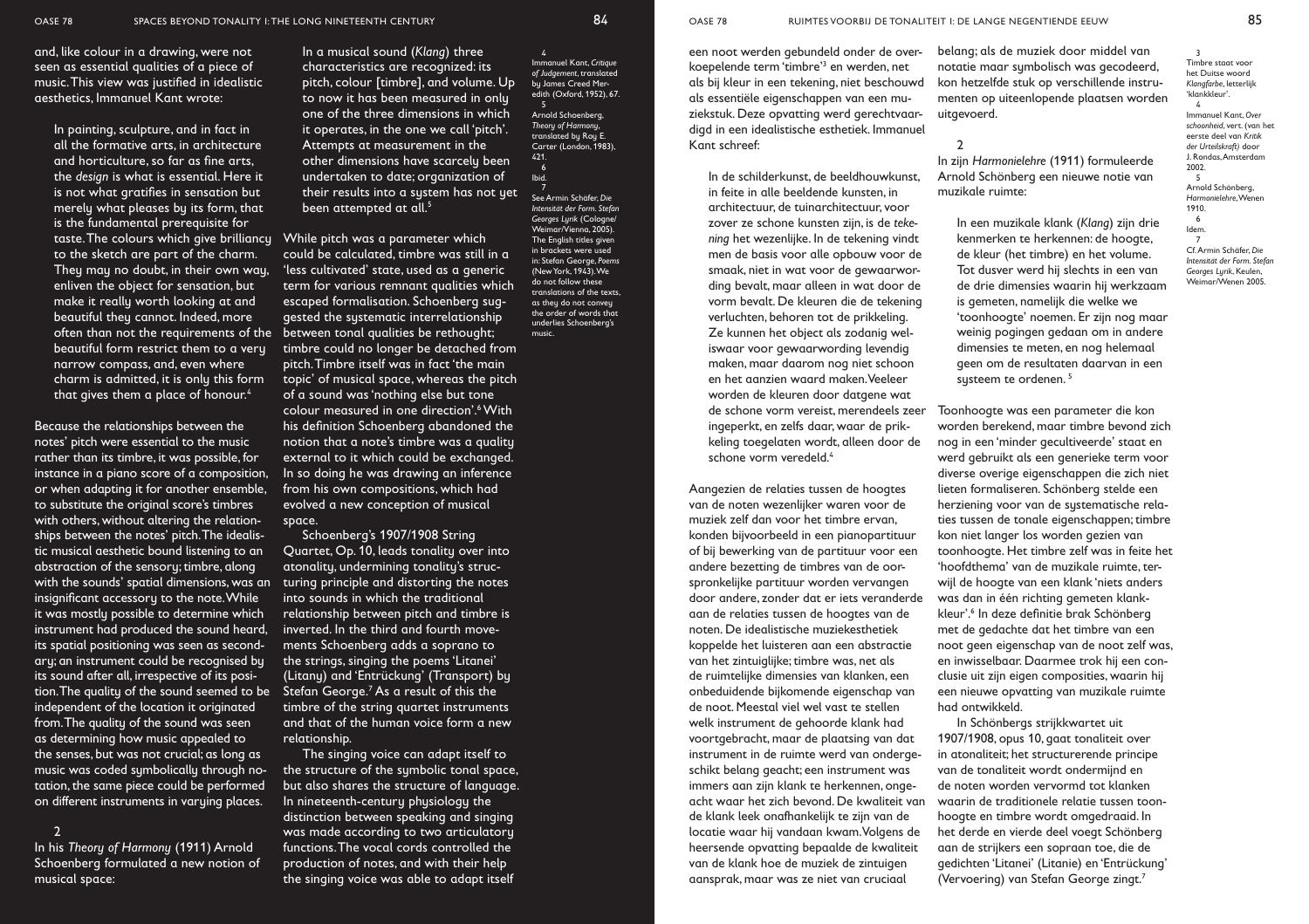OASE 78 86 OASE 78 BENOLUS EN SPACES BEYOND TONALITY I: THE LONG NINETEENTH CENTURY OF SAMELITEIT OF LANGE NEGENTIENDE EEUW BENOLUS EN SAMELITEIT II: DE LANGE NEGENTIENDE EEUW BENOLUS EEUW BENOLUS EEUW BENOLUS EEUW BENOLUS

to the tonal space. The oral cavity on the other hand gave the voice its distinguishable timbre, put to use in the vowel system of spoken language. These two articulatory functions do not, however, cause the heard voice to separate along two parameters. The listener does not initially distinguish between the pitch and timbre of the human voice, perceiving the  $\;$  tics which determined how it would be voice as one single utterance in which the used in the 'tone poem' genre. When, for various qualities of sound are conflated together.

Schoenberg's music takes this relationship between tonal space and language as its starting point and dissolves the utterances of the voice *and* of the string quartet into timbre. During the quartet's four movements the music passes, movement for movement, into atonality, eventually transgressing the boundaries of tonal space. In the first movement the tonal relationships are already highly fractious. In the second, during a quotation from the song 'Oh, Du lieber Augustin, alles ist hin!' (Oh dear Augustin, all is lost!), the musical phrasing breaks down. In the third dissonances are juxtaposed in such a way that their resolution loses its conclusive effect. The fourth movement finally begins beyond all tonality. The line 'Ich fühle luft von anderem planeten' (I sense air from another planet) $^8$  is accompanied by string sounds which, through the use of mutes and techniques such as *pizzicato*, *staccato* and *tremolo* as well as lowered volume, virtually turn to noise and can barely be perceived as notes any longer. Pitch no longer dominates the distinctions in the field of sound. The line 'Ich löse mich in tönen' (I dissolve into tones) thus expresses what the composition accomplishes; it dissolves the tonality of the string parts in to a 'Klangfarbenmelodie',<sup>9</sup> a melody of timbre. And just as the strings have abandoned the structure of tonal space, the voice abandons the structure of language; there are now only timbres, in which voice and strings melt into one.

## 3

In the nineteenth century a music of illusionary spaces was created. Pieces like

the 'Scène aux champs' from Berlioz's *Symphonie fantastique* (1830), Smetana's *Má vlast* (1874/1879) or Richard Strauss's *Eine Alpensinfonie* (1911) did not bring the acoustics of places such as the Moldau countryside or the Alps into the concert hall; they constructed illusions. It was not the acoustics of a sound but its semaninstance, Richard Strauss used cowbells in his *Alpensinfonie*, the semantics associated with their sound was the determining factor. The sound serves as a quotation; on an imaginary walk through the Alps the listener encounters a herd of cows. According to the score, the bells are to be struck alternately louder and softer, as though the listener were passing a herd which itself was moving away or coming closer.10 The sound represents a spatial situation and slots into the illusion of the Alpine walk which the entire symphony is devoted to. Strauss uses an acoustic code to make us forget the real space of the concert hall, constructing a musical space

The music of Schoenberg's pupil Anton Webern broke with this type of illusoru construction. Webern's 1909 *Sechs Stücke für Orchester,* Op. 6, which he revised in 1928, place the acoustic space in a new relationship to musical semantics. Webern's music inserts rifts into the orchestral sound through which the distribution of sound across the space of the podium is made audible. The illusion-forming effect of the traditional orchestral fusion of sound is disrupted, the orchestra used instead in a new way. In the *Sechs Stücke* Webern composes a bridge between sounds which evoke an absent space in the form of an acoustic quotation and the acoustics of the concert situation itself.

of illusion in its place.

The orchestra used for the first version was on a scale similar to those evolved for the nineteenth-century tone poems, which towards the turn of the century often rose to over 100 musicians. The full wind section, with 15 woodwind and 19 brass instruments, as stipulated by Webern in the score, combined with a 12-instrument percussion section as well

 8 Arnold Schönberg, *Sämtliche Werke. Reihe A, Band 20: Streichquartette I*, edited by Christian Martin Schmidt (Mainz/ Vienna, 1987), 81-137.

 9 This term, introduced by Schoenberg in his *Theory of Harmony*, is now also used in English within music theory, see Julian Rushton, 'Klangfarbenmelodie', *The New Grove. Dictionary of Music and Musicians. Second Edition*, edited by Stanley Sadie and John Tyrrell, vol. 13 (London/ New York, 1980), 652. 10

See Richard Strauss, *Eine Alpensinfonie* op. 64, 'Auf der Alm' (Mainz: Schott, n.d.), conductor's note no. 51.

Hierdoor ontstaat een nieuwe relatie tussen het timbre van de strijkinstrumenten en dat van de menselijke stem.

De zangstem kan zich aanpassen aan de structuur van de symbolische tonale ruimte, maar heeft ook deel aan de structuur van de taal. In de negentiende-eeuwse fysiologie werd het onderscheid tussen spreken en zingen herleid tot twee articulatorische functies. De stembanden regelden de productie van noten en hielpen de zangstem zich aan te passen aan de tonale ruimte. De mondholte daarentegen gaf de stem zijn herkenbare timbre, dat werd gebruikt in het stelsel van klinkers van de gesproken taal. Dat wil echter niet zeggen dat deze twee functies de stem zoals ze wordt gehoord uiteen doen vallen langs twee afzonderlijke parameters. De luisteraar maakt in eerste instantie geen onderscheid tussen de toonhoogte en het timbre van de menselijke stem, maar ervaart de stem als één enkele uiting waarin de verschillende eigenschappen van geluid samensmelten.

Schönbergs muziek neemt deze relatie tussen tonale ruimte en taal als uitgangspunt en laat de uitingen van zowel de stem als het strijkkwartet oplossen tot timbre. Tijdens de vier delen van het kwartet gaat de muziek, van deel tot deel, over in atonaliteit en overschrijdt uiteindelijk de grenzen van de tonale ruimte. Al in het eerste deel zijn de tonale relaties uiterst weerbarstig. In het tweede deel, tijdens een citaat uit het lied 'Oh, du lieber Augustin, Alles ist hin!' (O mijn lieve Augustijn, alles is weg) valt de muzikale frasering uit elkaar. In het derde deel worden dissonanten zodanig naast elkaar gezet dat de oplossing ervan haar voltooiende effect verliest. Het vierde deel ten slotte staat vanaf het begin buiten elke tonaliteit. De regel 'Ich fühle Luft von anderem Planeten' (Ik voel lucht van een andere planeet)<sup>8</sup> wordt begeleid door strijkklanken die door het gebruik van dempers en technieken als pizzicato, staccato en tremolo, en door een lager volume, vrijwel tot ruis worden en amper nog als noten te herkennen zijn. De toonhoogte bepaalt niet langer het onderscheid. De regel 'Ich löse mich in Tönen' (Ik los op in tonen) drukt dus uit wat de compositie bereikt: ze lost de tonaliteit van de strijkers op tot een 'Klangfarbenmelodie',<sup>9</sup> een melodie van

timbre. En zoals de strijkers de structuur van de tonale ruimte hebben losgelaten, zo laat de stem de structuur van de taal los; nu zijn er nog slechts timbres, waarin stem en strijkers tot één versmelten.

## 3

het symfonisch gedicht zou worden gebruikt. ning van dirigent nr. 51. In de negentiende eeuw werd een muziek van illusionaire ruimtes gecreëerd. Stukken als de 'Scène aux champs' uit de *Symphonie fantastique* (1830) van Berlioz, Smetana's *Ma vlast* (1874/1879) of *Eine Alpensinfonie*  (1911) van Richard Strauss namen de akoestiek van plekken als het platteland aan de Moldau of de Alpen niet mee de concertzaal in; ze construeerden illusies. Niet de akoestiek van een klank, maar zijn semantiek bepaalde hoe hij in het genre van Toen Richard Strauss in zijn *Alpensinfonie* bijvoorbeeld koebellen gebruikte, was de met hun klank verbonden semantiek de bepalende factor. De klank dient als citaat; tijdens een denkbeeldige wandeling door de Alpen komt de luisteraar een kudde koeien tegen. Volgens de partituur moeten de bellen afwisselend harder en zachter worden geluid, alsof de wandelaar een kudde passeert die dichterbij komt en zich verwijdert.10 De klank stelt een ruimtelijke situatie voor en sluit aan bij de illusie van de bergwandeling waar de hele symfonie aan is gewijd. Strauss gebruikt een akoestische code om ons de werkelijke ruimte van de concertzaal te doen vergeten, en construeert in plaats

daarvan een muzikale ruimte van de illusie.

De muziek van Schönbergs leerling Anton Webern brak met dit soort illusionaire constructies. Weberns *Sechs Stücke für Orchester*, opus 6, uit 1909, die hij in 1928 herzag, plaatsen de akoestische ruimte in een nieuwe relatie met de muzikale semantiek. Weberns muziek voegt in de orkestrale klank scheuren in, waardoor de verdeling van klanken over de ruimte van het podium hoorbaar wordt gemaakt. Het illusionistische effect van de traditionele orkestrale versmelting van klanken wordt ontwricht en het orkest wordt op een nieuwe manier gebruikt. In de *Sechs Stücke* componeert Webern een brug tussen klanken die een afwezige ruimte oproepen in de vorm van een akoestisch citaat en de akoestiek van de concertsituatie zelf.

Deze term, door Schönberg geïntroduceerd in zijn *Harmonielehre*, wordt tegenwoordig algemeen binnen de muziektheorie gebruikt. Cf. Julian Rushton, 'Klangfarbenmelodie', in: Stanley Sadie en John Tyrrell (red.), *The New Grove. Dictionary of Music and Musicians. Second Edition*, deel 13, Londen/ New York 1980, p. 652.

Cf. Richard Strauss, *Eine Alpensinfonie* op. 64, 'Auf der Alm', Mainz: Schott, ongedateerde aanteke-

 8 Arnold Schönberg, *Sämtliche Werke. Reihe A, Band 20: Streichquartette I*, red. Christian Martin Schmidt, Mainz/Wenen 1987, p. 81-137.  $\overline{9}$ 

10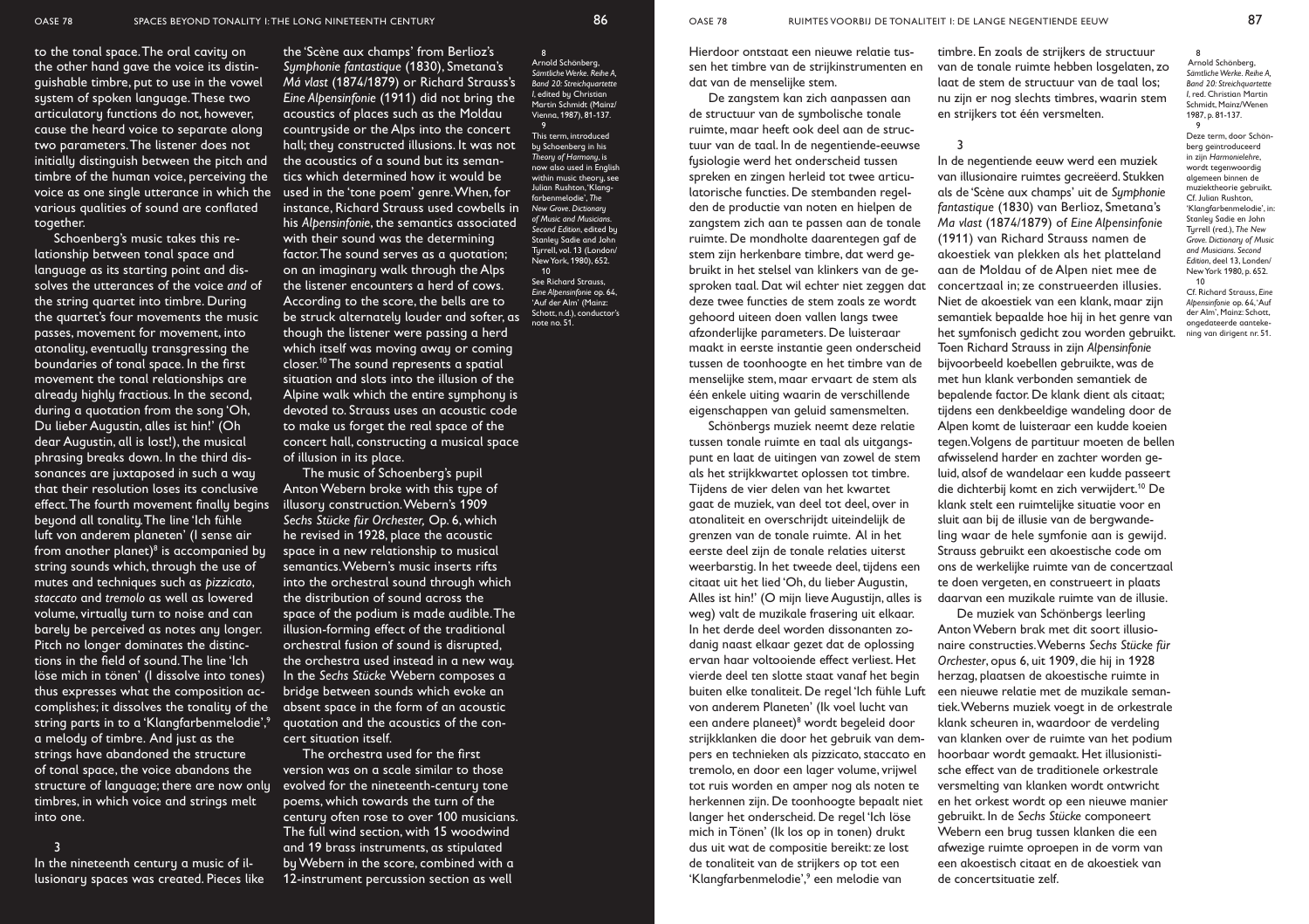as a harp and celesta, in turn demanded an ample string section, typically numbering 60 musicians.11 Webern's music does not, however, create the fused sound tupical of orchestral music at the time. His orchestral sound is characterised by its use of solo instruments. Its volume avoids the middle ground, remaining largely on the quieter side, with isolated *fortissimo* passages set against it. Pauses, spaces and gaps form between the notes, preventing flowing segues between each sound.

erated in the Carnegie Hall is captured first encounter with John Cage:

I recognized him, though we had never kind of hallucination. met, walked over and, as though I had known him all my life, said, 'Wasn't that beautiful?' A moment later we were talking animatedly about how  $a$  hall  $12$ 

Following Schoenberg's 1906 *Kammersinfonie für 15 Soloinstrumente*, Op. 9, a new scale of instrumentation was established; with chamber orchestras, the sunthesis of sound was no longer the aim. The smaller the ensemble, the less the instruments' sounds fused together. The smaller, solo ensembles did not blur the instruments' sounds, instead creating a sharper division in the listener's perception of the individual instruments. Therefore the spatial distances between the instruments were heard in a different way, even when performed in large concert halls. Less acoustic energy was lost before the instrumental sounds reached the listener. The re-ordering of the acoustic situation in concert music ultimately found its logical continuation in microphone recording. Recording the acoustic energy directly from the instrument picks up the quieter sounds along with all the others. Although the instrumental sound can be detached from its source, its location and point in time, microphone recording does provide the sound with a kind of spatial index, preserving all parts of its sound.

The spatial effect Webern's music gen-measured.13 If a note is heard in a bell's by Morton Feldman in a description of his ates it out of the overall envelope of the The fourth of Webern's Op. 6 pieces begins with a very soft drum roll on the bass drum, which is joined by a tam-tam and then low bells. Only in the eighth bar, when the flutes and clarinets enter, do we hear musical notes in the traditional sense. Webern's music thus exposes, against a background of noises, the bells' particular tonal quality which is known to overcome spatial distances. It differs in its spectrum, however, from the musical notes because its partials are inharmonic. The note produced by a bell cannot be ring, this is because our hearing genersound. The listener who synthesises the bell's sound into a note is subject to a

pitch'.<sup>15</sup> Even though the bells' inharmonic Michel Foucault beautiful the piece sounded in so large tween acoustic energy and distance in The bell's sound is able to provoke a hallucinatory effect in as far as it assumes that the listener has learned to estimate a particular relationship bespace. In the first version of Webern's Op. 6, this effect relied not least on the fact that the ringing bells are freed up acoustically. The score for the first version stipulates that bells be placed 'in the distance'.14 This was intended to guarantee that the sound remained quiet and its outlines blurred. In contrast, the score for the 1928 reworking only stipulates that the bells be 'with no specific spectrum makes it hard to assign them a place within the musical concept of notes, the perception of notes persists. Webern therefore insisted that the bells' sound should not encourage this act of synthesis.

> Behind such an act of synthesis lies the musical concept of the voice. Traditional European music is based on a unity and integrity of utterance points (French: *instance*),16 which in turn incorporates compositional function, that is to say the voice as the part in a composition, and acoustic articulation, that is to say the part of a performer or group of performers. For, as long as music meant vocal music, these dimensions were not separated from each other, and utterance point, compositional function and

On the differences between the classical orchestra and the larger symphony orchestras see François Auguste Gevaert, *Nouveau traité* 

*d'instrumentation* (Paris/ Bruxelles, 1885); Nikolay Rimsky-Korsakov, *Principles of Orchestration. With Musical Examples Drawn from His Own Works in Two Volumes Bound as One*, edited by Maximilian Steinberg, English translation by Edward Agate (New York/London, 1964

11

 $12<sup>12</sup>$ See Morton Feldman, 'Autobiography', in: Walter Zimmermann (ed.), *Essays* (Kerpen, 1985), 36-40, quote on 36 ff. 13

[1922]).

Bernhard Siegert, '"Erzklang" oder "missing fundamental": Kulturgeschichte als Signalanaluse', in: Julia Kursell (ed.), *Sounds of Science – Schall im Labor (1800-1930)* (Berlin, 2008), 7-20. 14 Anton Webern, *6 Stücke* 

*für Orchester. Ursprüngliche Fassung* (Vienna/ London, n.d. [Philharmonia-Partituren 433]). 15 Anton Webern, *6 Stücke für Orchester op. 6b. Fassung von 1928* (Vienna/London, n.d., [Philharmonia-Parti-

turen 394]), XI. 16 developed the notion of *instance* in *L'archéologie du savoir* (Paris, 1969), 105 ff. This has been translated into English

as 'authority', See Idem., *The Archeology of Knowledge*, translated by A.M. Sheridan Smith (London/New York, 1989), 89 ff.

Het orkest dat voor de eerste versie werd gebruikt, was qua omvang vergelijkbaar met de orkesten die voor de negentiendeeeuwse toongedichten werden ontwikkeld en die tegen de eeuwwisseling waren uitgegroeid tot een bezetting van vaak meer dan honderd musici. De volledige blazerssectie, met vijftien houtblazers en negentien koperblazers, zoals door Webern in de partituur voorgeschreven, gecombineerd met een uit twaalf instrumenten bestaande percussiesectie plus een harp en een celesta, maakte weer een uitgebreide strijkerssectie noodzakelijk, gewoonlijk bestaand uit zestig musici.11 Weberns muziek heeft echter niet de samengesmolten totaalklank die de orkestmuziek van zijn tijd kenmerkt. Zijn orkestklank wordt gekarakteriseerd door het gebruik van solo-instrumenten. In het volume wordt het middenregister vermeden: de stillere gedeeltes overheersen, met zo nu en dan fortissimo passages als contrast. Er vormen zich pauzes, ruimtes en leegtes tussen de noten, en zo wordt voorkomen dat tussen de afzonderlijke klanken vloeiende over-gangen ontstaan.

Het ruimtelijke effect dat Weberns muziek in de Carnegie Hall teweegbracht, wordt goed getroffen door Morton Feldman in een beschrijving van diens eerste ontmoeting met John Cage:

Ik herkende hem, al hadden we elkaar nooit ontmoet, ik liep naar hem toe en zei, alsof ik hem al mijn hele leven kende: 'Was dat niet prachtig?' Even later hadden we een geanimeerd gesprek over hoe mooi het stuk had geklonken in zo'n grote zaal.<sup>12</sup>

Naar aanleiding van Schönbergs *Kammersinfonie für 15 Soloinstrumente* uit 1906, opus 9, werd een nieuwe schaal van instrumentatie gecreëerd; bij kamerorkesten was de synthese van de klank niet langer het doel. Hoe kleiner het ensemble, hoe minder de klanken van de instrumenten samensmolten. De kleinere solo-ensembles lieten de klank van de instrumenten niet vervagen, maar lieten de luisteraar juist een scherper onderscheid horen tussen de afzonderlijke instrumenten. De ruimtelijke afstanden tussen de instrumenten waren daardoor op een andere manier

hoorbaar, zelfs als er in grote concertzalen werd gespeeld. Er ging minder akoestische energie verloren voordat de klanken van de instrumenten de luisteraar bereikten. De herordening van de akoestische situatie in de concertmuziek vond uiteindelijk haar logische voortzetting in het opnemen met microfoon. Een opname van de akoestische energie direct vanaf het instrument neemt de zachtere klanken samen met alle andere mee. Hoewel de klank van het instrument kan worden losgekoppeld van zijn bron, zijn locatie en het moment in de tijd, voorziet een opname met microfoon de klank van een soort ruimtelijke index, waarin alle onderdelen van de klank behouden blijven.

Het vierde van Weberns opus 6-stukken begint met een zeer zachte roffel op de grote trom, waar vervolgens een tamtam en dan lage klokken bij komen. Pas in de achtste maat, als de fluiten en klarinetten invallen, horen we muzieknoten in traditionele zin. Zo maakt Weberns muziek tegen een achtergrond van ruis de specifieke tooneigenschap van de klokken duidelijk, die zoals bekend ruimtelijke afstanden kunnen overbruggen. In zijn spectrum verschilt de klank van de klok echter van muzieknoten, omdat zijn deeltonen onharmonisch zijn. De door een klok geproduceerde noot is niet te meten.13 Als er in het luiden van klokken een noot te horen is, komt dat doordat ons gehoor die distilleert uit de totale overkoepelende klank. De luisteraar die de klank van de klok tot een noot samenvoegt, is onderhevig aan een soort hallucinatie.

 De klank van de klokken kan een hallucinerend effect oproepen, gesteld dat de luisteraar heeft geleerd een specifieke relatie tussen akoestische energie en afstand in de ruimte in te schatten. In de eerste versie van Weberns opus 6 berustte dit effect niet in de laatste plaats op het feit dat de luidende klokken akoestisch werden losgemaakt. De partituur voor de eerste versie schrijft voor dat de klokken 'op een afstand' moeten worden geplaatst.14 Dit moest ervoor zorgen dat de klank zacht bleef, met vage contouren. De partituur voor de bewerking uit 1928 daarentegen schrijft alleen voor dat de klokken 'geen specifieke toonhoogte' hoeven te hebben.<sup>15</sup> Het onharmonische spectrum van de klokken maakt het moeilijk ze een plaats toe

11

 13 Bernhard Siegert, '"Erzklang" oder "missing fundamental". Kulturgeschichte als Signalanalyse', in: Julia Kursell (red.), *Sounds of Science. Schall im Labor (1800–1930)* (Preprint; 346), Berlijn 2008, p. 7-20. 14 Anton Webern, *6 Stücke für Orchester. Ursprüngliche Fassung*  (Philharmonia-Partituren; 433), Wenen/ Londen z.d. 15 Anton Webern, *6 Stücke für Orchester op. 6b. Fassung von 1928* (Philharmonia-Partituren; 394), Wenen/ Londen, z.d., p. XI.

Over de verschillen tussen het klassieke orkest en de grotere sumfonieorkesten, zie François A. Gevaert, *Nouveau traité d'instrumentation*, Parijs/ Brussel 1885; Nicolay Rimsky-Korsakov, *Principles of Orchestration. With Musical Examples Drawn from His Own Works in Two Volumes Bound as One*, red. Maximillian Steinberg, New York/ Londen  $1964$  (= herdr. New York 1922). 12 Cf. Marton Feldman, 'Autobiography', in: idem, *Essays*, red. Walter Zimmermann, Kerpen 1985, p. 36-40, p. 36 e.v.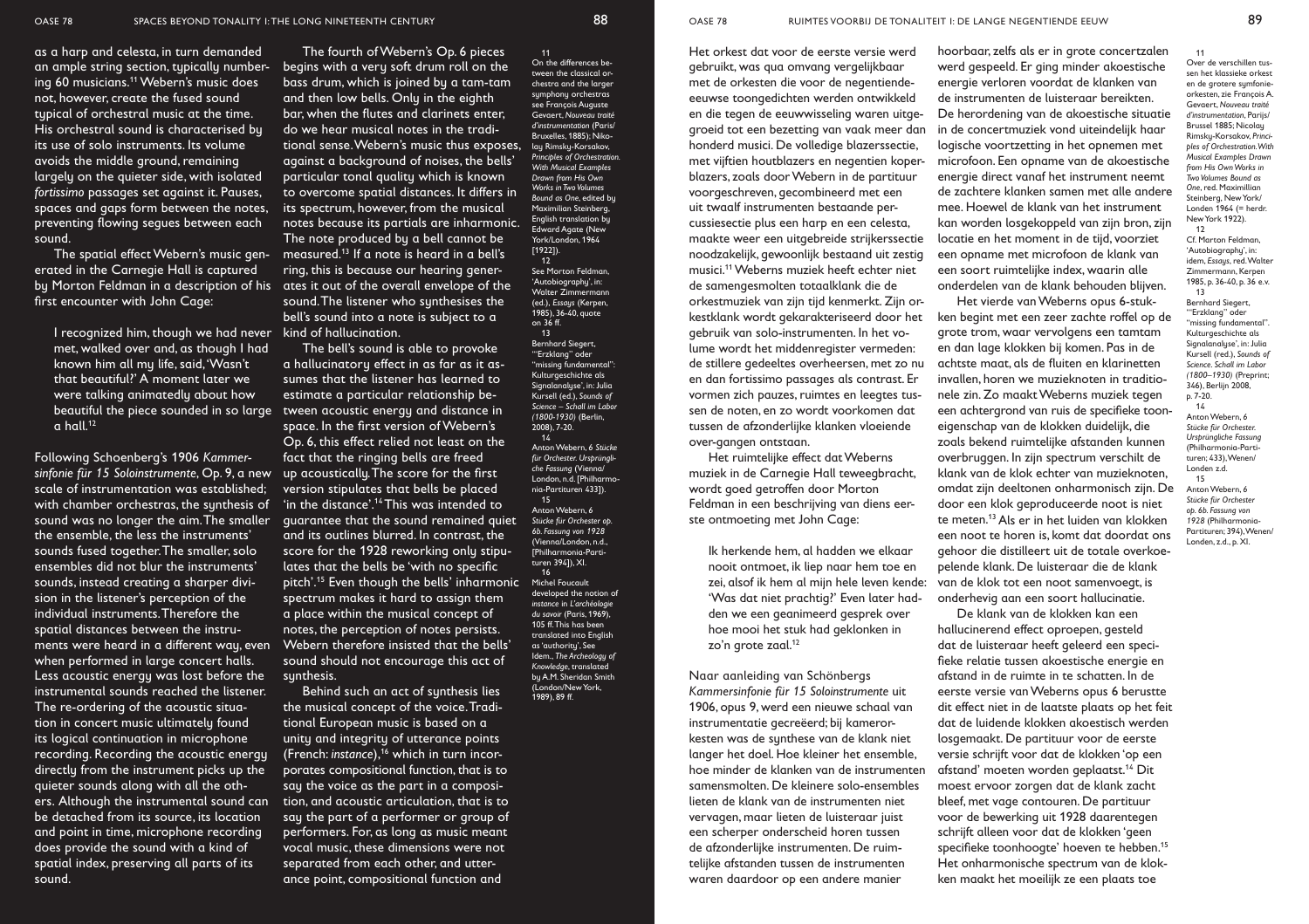articulation are conflated within the human voice. The singing voice, however, has to develop tonal space on its own from scratch. If it is to be tied to tonal space, the singing voice must first learn tonal gradations and proportions. Early polyphonic music handed down from the eighth to thirteenth centuries was both vocal and sacred. In this music the calibration of the voice to fit tonal space was achieved not least with the help of sacred architecture. Church and cathedral architecture extends single notes tonal relationships over rapid alterations and modulations. Musical notation then provided a symbolic medium of preservation and communication of music; tonal space, which initially guaranteed the stability of the medium, gradually became from Johann Sebastian Bach's *Musical*  an abstract tonal space also providing guidance and orientation for instrumental instrument.<sup>18</sup> In the original 1747 edimusic.17 Just as the human voice in vocal music guaranteed the unity of the utterance point, the unity of utterance point in instrumental music was also required. Every compositional entity corresponded to an acoustic entity. As long as the integrity of the part was retained it was irrelevant whether one single instrument such as the harpsichord played all the parts or one part was played by 40 string instruments or 100 singers. Even though this unity is already undermined by Webern's orchestral sound, it still allows the synthesis of the bells' sound into outline these voices. notes. The bell's sound shows that the more uniform an utterance point is, the more easily it is to deceive the ear as to the nature of sounds and locations.

### 4

Along the route to atonality Schoenberg realised that sounds could not be stripped bare solely by failing to follow the rules of musical composition. It was perception itself which thrust tonal structure onto relationships of the composition into sounds. In the atonal pieces the new musical space was not an immediate given. Hearing, like the other sensory perceptions is not an anthropological constant; it is learned and changes continually. Around 1900 tonality had the power to mould perception. Assuming the reading the score, to the listener it is

via reverberation and thus favours stable dies and alternating timbres ascribed to relevant schooling had taken its course, the listener's perception was shaped by experiences of tonal music as well as by the history of tonality itself. Anyone who had learned to follow the rules of counterpoint and harmony had also learned to abstract sounds from the surrounding space. Their perception of another musical space was thoroughly obstructed by the traditional organisation of notes into melodies and musical parts or voices. Sounds were resolved into tonal relationships, sequences of sounds heard as meloindividual parts.

> In an orchestration Webern made the extent to which musical history had penetrated the listener's perception audible. In 1934 he orchestrated a six-part fugue *Offering* that was written for a keyboard tion of the score, the arrangement of the parts appears as if each part could also be played by a string or wind instrument. The parts of Bach's fugue were not, however, intended to be assigned to various instruments at all. The style of notation simply reflected commitment to the ideal of contrapuntal music according to which each individual part constituted a self-sufficient melodic structure or contrapuntal voice. The arrangement of the score simply made it easier to have an overview of the integrity and melodic

Webern's orchestration dissolves the unity of the contrapuntal voices. The fugue's subject (Italian: *soggetto*, German: *Thema*), which, according to the traditional formal scheme is passed whole from voice to voice, is distributed among several instruments. Theodor W. Adorno described Webern's procedure here as 'constructive instrumentation … which convert[s] the most minute motivic relationships of colour – thus realizing them for the first time.'19 Adorno, however, ignores the spatial effects created by this procedure. While despite the fugue's subject being split into tiny motifs, the symbolic tonal space remains intact when

 17 See Stefan Kunze, 'Raumvorstellungen in der Musik: Zur Geschichte des Kompositionsbegriffs', *Archiv für Musikwissenschaft* .<br>31 (1974), 1-21, specifically 8. 18

Johann Sebastian Bach, *Neue Ausgabe sämtlicher Werke. Serie VIII. Bd. 1: Kanons, Musikalisches Opfer*, edited by Christoph Wolff (Kassel, 1974), see Preface, vi, and 20 ff. 19 Theodor W. Adorno, *Philosophy of Modern Music*, translated by Anne G. Mitchell and Wesley V. Blomster (New York,

1985), 87.

te wijzen binnen het muzikale concept van noten, toch blijft de luisteraar noten horen. Webern benadrukte daarom dat de klank van de klokken deze daad van synthese niet moest aanmoedigen.

Achter zo'n daad van synthese ligt het muzikale concept van de stem. De traditionele Europese muziek is gebaseerd op de eenheid en integriteit van uitingsmomenten (in het Frans *instance*),16 waarin dan weer de compositorische functie is vervat, dat wil zeggen de stem als partij in een compositie, een akoestische articulatie, ofwel de partij van een uitvoerende of groep uitvoerenden. Want zolang muziek vocale muziek betekende, werden deze dimensies niet van elkaar gescheiden, en uitingsmoment, compositorische functie en articulatie vloeien in de menselijke stem samen. De zangstem moet echter zelf vanuit het niets tonale ruimte ontwikkelen. Wil hij aan tonale ruimte worden gekoppeld, dan moet de zangstem eerst tonale gradaties en proporties leren. De eerste polyfone muziek, overgeleverd vanuit de achtste tot de dertiende eeuw, was zowel vocaal als gewijd. In deze muziek werd de afstemming van de stem op de tonale ruimte niet in de laatste plaats bereikt met behulp van gewijde architectuur. De kerk- en kathedraalarchitectuur rekt afzonderlijke noten via galm op en is daardoor beter geschikt voor stabiele tonale relaties dan voor snelle wisselingen en modulaties. Vervolgens ontstond met de muzieknotatie een symbolisch medium om muziek te bewaren en te communiceren; de tonale ruimte, die aanvankelijk de stabiliteit van het medium waarborgde, werd op den duur een abstracte tonale ruimte die ook de instrumentale muziek een leidraad en oriëntatiepunt bood.17

Zoals in de vocale muziek de menselijke stem de eenheid van het uitingsmoment waarborgde, zo was er ook in de instrumentale muziek een eenheid van uitingsmoment nodig. Elke compositorische eenheid kwam overeen met een akoestische eenheid. Zolang de integriteit van de partij in stand werd gehouden, was het van geen belang of één enkel instrument, zoals de klavecimbel, alle partijen speelde, of dat één partij werd gespeeld door veertig strijkinstrumenten of honderd zangers. Weliswaar wordt deze eenheid door

Weberns orkestklank al ondermijnd, maar een synthese van het klokgelui tot noten is nog steeds mogelijk. De klank van de klok laat zien dat hoe uniformer een uitingspunt is, hoe gemakkelijker het oor zich vergist in de aard van klanken en locaties.

4

Op weg naar de atonaliteit realiseerde Schönberg zich dat klanken zich niet tot hun naakte essentie lieten uitkleden door gewoon af te wijken van de regels van de muziekcompositie. Het was de perceptie zelf die aan de klanken een tonale structuur oplegde. In de atonale stukken was de nieuwe muzikale ruimte niet zonder meer een gegeven. Evenmin als de andere zintuiglijke gewaarwordingen is het horen een antropologische constante; het wordt aangeleerd en verandert voortdurend. Rond 1900 had de tonaliteit het vermogen de perceptie naar haar hand te zetten. Ervan uitgaande dat de relevante scholing haar beloop had gehad, werd de perceptie van de luisteraar zowel gevormd door zijn ervaringen van tonale muziek als door de geschiedenis van de tonaliteit zelf. Iedereen die had geleerd de regels van contrapunt en harmonie te volgen, had ook geleerd klanken te scheiden van de omringende ruimte. Hun perceptie van een andere muzikale ruimte werd sterk gehinderd door de traditionele ordening van noten tot melodieën en muzikale partijen of stemmen. Klanken versmolten tot tonale relaties, opeenvolgingen van klanken werden als melodieën gehoord en afwisselende timbres werden aan afzonderlijke partijen toegeschreven.

 Webern maakte in een orkestbewerking hoorbaar in welke mate de muziekgeschiedenis was doorgedrongen in de perceptie van de luisteraar. In 1934 bewerkte hij een zesstemmige fuga uit Johann Sebastian Bachs *Musikalisches Opfer*, geschreven voor een toetseninstrument, voor orkest.18 In de oorspronkelijke uitgave van de partituur uit 1747 zijn de delen zo gearrangeerd dat het lijkt alsof elke partij ook door een strijkof blaasinstrument kan worden gespeeld. De partijen van Bachs fuga waren echter helemaal niet bedoeld om aan uiteenlopende instrumenten te worden toegewezen. De manier van noteren weerspiegelde gewoon zijn toewijding aan het ideaal van

 16 Michel Foucault ontwikkelde het begrip 'instance' in zijn *L'archéologie du savoir*, Parijs 1969, p. 105 e.v. In het Engels werd dit vertaald als 'authority' (autoriteit), cf. idem, *The Archeology of Knowledge*, Londen/New York 1989, p. 89 e.v. 17 Cf. Stefan Kunze, 'Raumvorstellungen in der Musik: Zur Geschichte des Kompositionsbegriffs', *Archiv für Musikwissenschaft*, 31 (1974), p. 1-21, in het bijzonder p. 8. 18 Johann Sebastian Bach, *Neue Ausgabe sämtlicher Werke. Serie VIII. Bd. 1: Kanons, Musikalisches Opfer*, red. Christoph Wolff, Kassel 1974, cf. voorwoord, p. vi, en p. 20 e.v.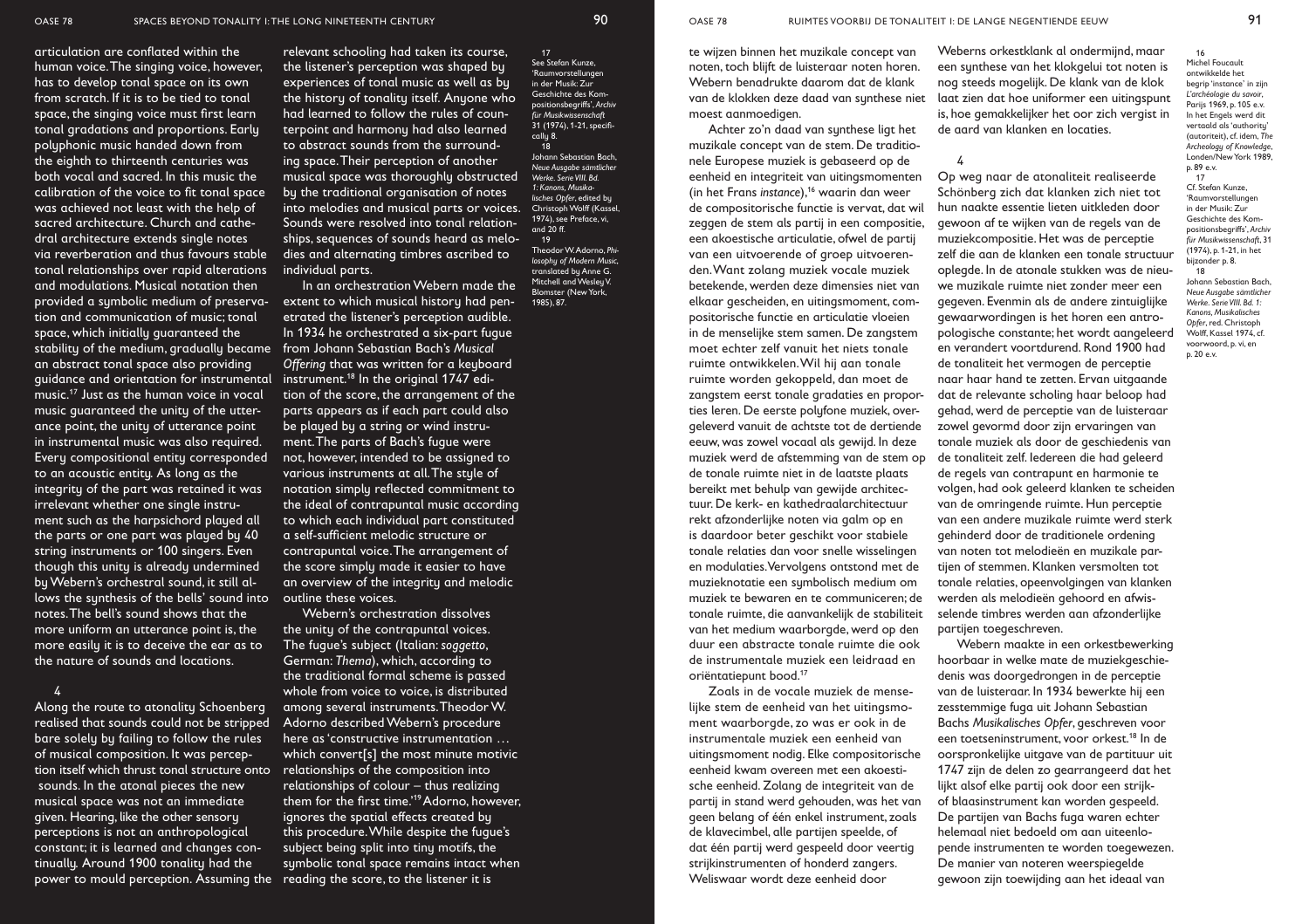unclear how the sounds heard relate to the tonal space. When Webern shatters the subject into motifs, acoustic shards force their way into the space of tonality. Out of the subject Webern cuts individual instrumental parts which seem to have a greater tonal coherence than the original subject itself. Nevertheless, the effect of this splitting goes beyond the meticulous distillation of tonal and motif relationships that already exist in Bach's music. The alternation between one instrument and another constitutes a threat to the unity of the contrapuntal voice, which in the formal scheme of the fugue enables the melody to travel from voice to voice; here it is broken, multiplied and strewn. The alternation between instruments no longer forms a unified utterance point, now dissolving the part as a compositional entity into a series of momentary emissions. The listener is forced to change perspective continually. Either they listen to the pitch and abstract the timbre in order to follow the melody. Or they listen various instruments. The unity of utterto the timbre and the changing locations and bracket out the melody. Listening is subjected to a sensory division. The sequence of the notes is either heard as a unified part – as long as the changing timbres are abstracted – or it is heard as changing timbres – as long as the tonal relationships are excluded.20

Webern's instrumentation of the Bach fugue forces us to consider differing positions. We hear a weave of differences that cannot be reduced to the diversity of timbre, nor to the various pitches. In the transitions from note to note and from instrument to instrument the creation of another musical space is made audible. Tonality turns into a relationship of spatial positions between the instruments, and the melody is no longer able to superimpose tonal space over the locations of the instruments. Webern's orchestration dissolves the unity of location, timbre and utterance point as presupposed in the contrapuntal concept of the part; the unity of utterance point remains solely as the imagined unity of the melodies. Whereas tonal listening requires the abstraction of the sensory, Webern takes this abstraction as a self-evident given,

seeing the unity of the melody as the result of a conscious act. Previous listening practice will determine whether a sequence of notes is heard as a melody or as changing places and timbres. In his phenomenology of the inner consciousness of time, Edmund Husserl explains that the unitu of a melodu is not determined by the sensory but by an act of retention and protention:

The individual tones interested us during the actual production of the melody only as fundaments for the tonal forms based on them; and the composition of these forms, which are enveloped and entwined in one another, brought the unity of mutual ordering to the whole of the melody.'21

If a melody can be perceived as a melody, then only independent of its actual sensuousness, and the notes it is made up of can just as well be distributed among ance point is not required in order to hear the sequence of notes as a melody.

The severing of the contrapuntal from the acoustic part of the compositional from the actual utterance point does, however, drive cracks into a melody created in the act of retention and protention, and breaks off new perceptual objects from the sequence of sounds. Even where Webern's orchestration abandons neither tonality nor melody, the notions of retention and protention are not adequate to describe how the piece is heard. Husserl explained his notions of retention and protention as follows:

When a melody sounds, the individual tone does not disappear with the cessation of stimulus …. When the new tone is sounding, the preceding tone has not disappeared without leaving a trace. If it had, we would be quite incapable of noticing the relations among the successive tones; in each moment we would have a tone, or perhaps an empty pause in the internal between the sounding of two tones, but never the representation of a melody.<sup>22</sup>

 20 On the subject of the spatial impression of consonant and dissonant intervals see: Barry Blesser and Linda-Ruth Salter, *Spaces Speak, Are You Listening? Experiencing Aural Architecture* (Cambridge, MA/London, 2007), 170.  $21$ 

Edmund Husserl, 'On the Phenomenology of the Consciousness of Internal Time (1893- 1917)', translated by John Barnett Brough, in: Idem, *Collected Works*, edited by Rudolf Bernet, vol. 4 (Dordrecht, 1991), 144.

 $22$ Ibid., 11. contrapuntische muziek, waarin iedere afzonderlijke partij een op zichzelf staande melodische structuur of contrapuntische stem vormde. Het arrangement van de partituur vergemakkelijkte gewoon het overzicht van de integriteit en melodische structuur van deze stemmen.

In Weberns orkestbewerking lost de eenheid van de contrapuntische stemmen op. Het thema van de fuga (in het Italiaans *soggetto*) dat, het traditionele schema van de fuga getrouw, in zijn geheel van stem naar stem wordt doorgegeven, wordt over meerdere instrumenten verdeeld. Theodor W. Adorno beschreef Weberns procedure hier als 'constructieve instrumentatie' die 'de miniemste relaties van motief in de compositie omzet in relaties van kleur – waarmee hij ze voor de eerste keer verwezenlijkt'.19 Adorno negeert echter de ruimtelijke effecten die deze procedure teweegbrengt. Want hoewel bij lezing van de partituur de symbolische tonale ruimte intact blijft, ook al wordt het thema van de fuga opgedeeld in kleine motiefjes, is het voor de luisteraar onduidelijk welke relatie de gehoorde klanken hebben met de tonale ruimte. Webern mag dan het thema tot motieven uiteenbreken, toch banen akoestische brokstukken zich een weg naar de ruimte van de tonaliteit. Uit het thema snijdt Webern afzonderlijke instrumentale partijen los die een sterkere tonale samenhang lijken te hebben dan het oorspronkelijke thema zelf. Niettemin gaat het effect van deze opdeling verder dan het nauwgezet distilleren van tonale relaties en relaties van motief, die ook al in de oorspronkelijke muziek van Bach bestaan. De wisseling tussen het ene en het andere instrument vormt een bedreiging voor de eenheid van de contrapuntische stem, die in het vormschema van de fuga de melodie van de ene stem naar de andere laat reizen; hier wordt hij gebroken, vermenigvuldigd en verstrooid. De wisseling tussen de instrumenten vormt niet langer een samengebundeld uitingsmoment en de partij als compositorische eenheid lost op tot een reeks kortstondige uitingen. De luisteraar moet voortdurend van perspectief wisselen. Óf hij luistert naar de toonhoogte en abstraheert het timbre om de melodie te kunnen volgen, óf hij luistert naar het timbre en de wisselende

locaties en plaatst de melodie tussen haakjes. Het luisteren wordt onderworpen aan een zintuiglijke scheiding. De opeenvolging van noten wordt óf als een samenhangende partij gehoord – zolang de wisselende timbres buiten beschouwing worden gelaten – óf als een reeks wisselende timbres – zolang de tonale relaties worden genegeerd.<sup>20</sup>

Weberns instrumentatie van de fuga van Bach dwingt ons verschillende posities in overweging te nemen. We horen een weefsel van verschillen die zich niet laten reduceren tot een afwisseling van timbre en ook niet tot uiteenlopende toonhoogtes. In de overgangen van noot naar noot en van instrument naar instrument wordt de schepping van een andere muzikale ruimte hoorbaar gemaakt. Tonaliteit wordt een relatie van ruimtelijke posities tussen de instrumenten, en de melodie is niet langer in staat een tonale ruimte over de locaties van de instrumenten heen te leggen. Weberns orkestbewerking heft de eenheid van locatie, timbre en uitingsmoment op zoals die in het contrapuntische concept van de partij wordt voorondersteld; de eenheid van uitingsmoment blijft enkel in stand als de denkbeeldige eenheid van de melodieën. Terwijl voor tonaal luisteren een abstractie van de zintuiglijke waarneming vereist is, hanteert Webern deze abstractie als een vanzelfsprekend gegeven en ziet hij de eenheid van de melodie als het resultaat van een bewuste handeling. De voorgaande luisterervaring bepaalt of een opeenvolging van noten wordt gehoord als een melodie of als het wisselen van plaatsen en timbres. In zijn fenomenologie van het innerlijke bewustzijn van de tijd verklaart Edmund Husserl dat de eenheid van een melodie niet wordt bepaald door de zintuigen, maar door een daad van 'retentie en protentie'.

De afzonderlijke tonen interesseerden ons tijdens de feitelijke productie van de melodie alleen als fundamenten voor de tonale vormen die erop zijn gebaseerd; en de compositie van deze vormen, die elkaar omvatten en met elkaar verstrengeld zijn, bracht in het geheel van de melodie de eenheid van een wederzijdse ordening.21

Theodor W. Adorno, *Philosophie der modernen Musik*, Frankfurt/M 1978, p. 86.  $20$ Over de ruimtelijke indruk van consonante en dissonante intervallen, zie: Barry Blesser en Linda Salter, *Spaces Speak, Are You Listening? Experiencing Aural Architecture*, Cambridge, Mass./Londen 2007, p. 170.  $21$ Edmund Husserl, *Texte zur Phänomenologie des inneren Zeitbewusstseins (1893–1917)*, *Gesammelte Werke*, red.

Rudolf Bernet, deel 4, Dordrecht 1991, p. 144.

19

Als een melodie kan worden beleefd als een